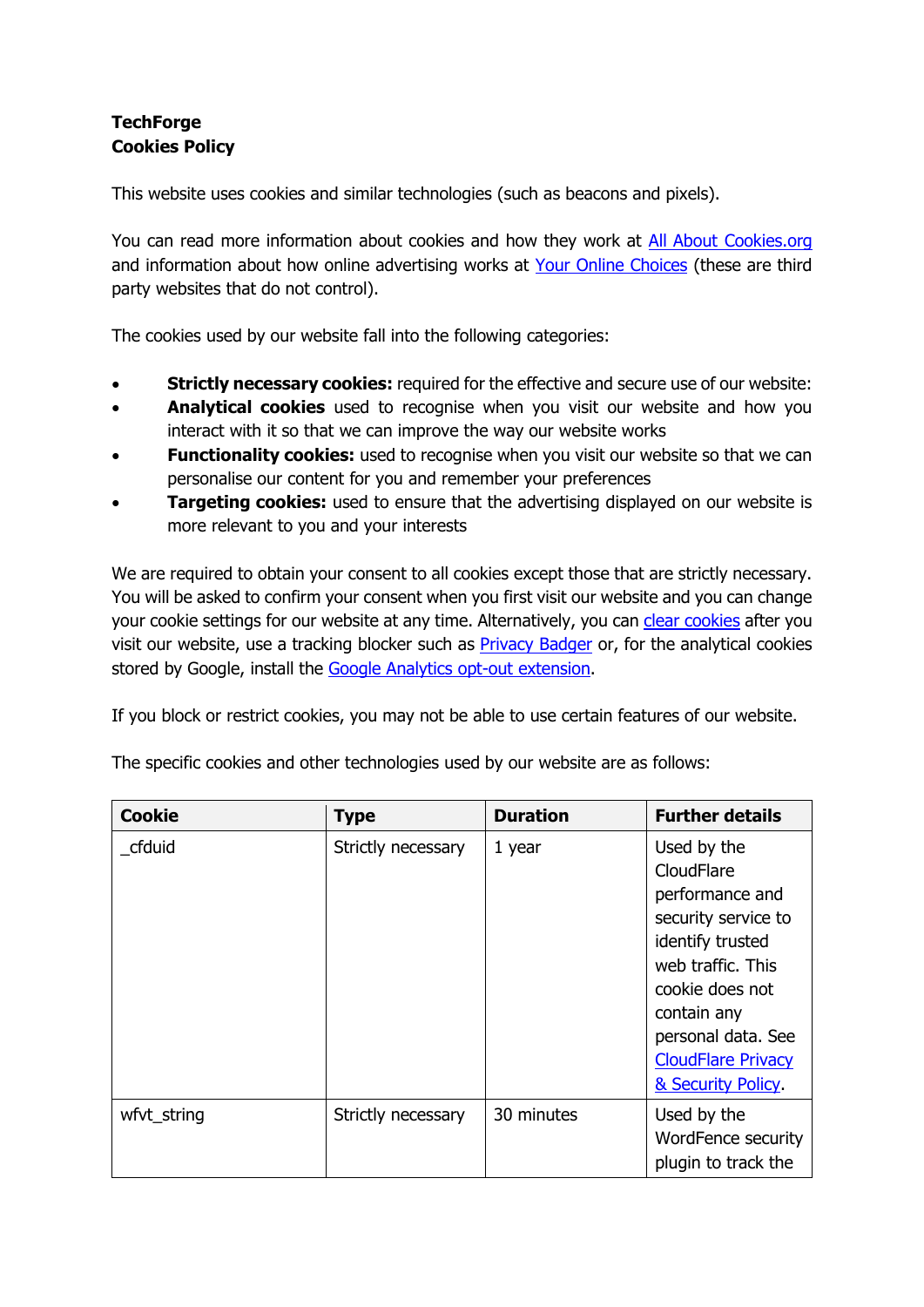|                             |                    |          | duration of your<br>visit to our website<br>so that page views<br>can be grouped<br>together.                                                                                                                        |
|-----------------------------|--------------------|----------|----------------------------------------------------------------------------------------------------------------------------------------------------------------------------------------------------------------------|
| wordfence_verifiedHuman     | Strictly necessary | 24 hours | Used by the<br>WordFence security<br>plugin to check<br>whether a visitor is<br>human or a bot<br>that could damage<br>our website and to<br>distinguish<br>between website<br>administrators and<br>other visitors. |
| redux_blast                 | Functionality      | 72 hours | Used by the theme<br>of our website to<br>ensure that our<br>website appears in<br>the most optimal<br>way for your<br>device.                                                                                       |
| redux_update_check          | Functionality      | 1 hour   | Used by the theme<br>of our website to<br>check whether the<br>theme has been<br>updated and the<br>website needs to<br>be optimised for<br>your device.                                                             |
| $\overline{\phantom{a}}$ ga | Analytical         | 2 years  | Used to distinguish<br>you from other<br>visitors to our<br>website. See<br><b>Google Privacy</b><br><b>Policy</b>                                                                                                   |
| _gid                        | Analytical         | 24 hours | Used by Google<br><b>Universal Analytics</b><br>to identify new<br>visits to our<br>website.                                                                                                                         |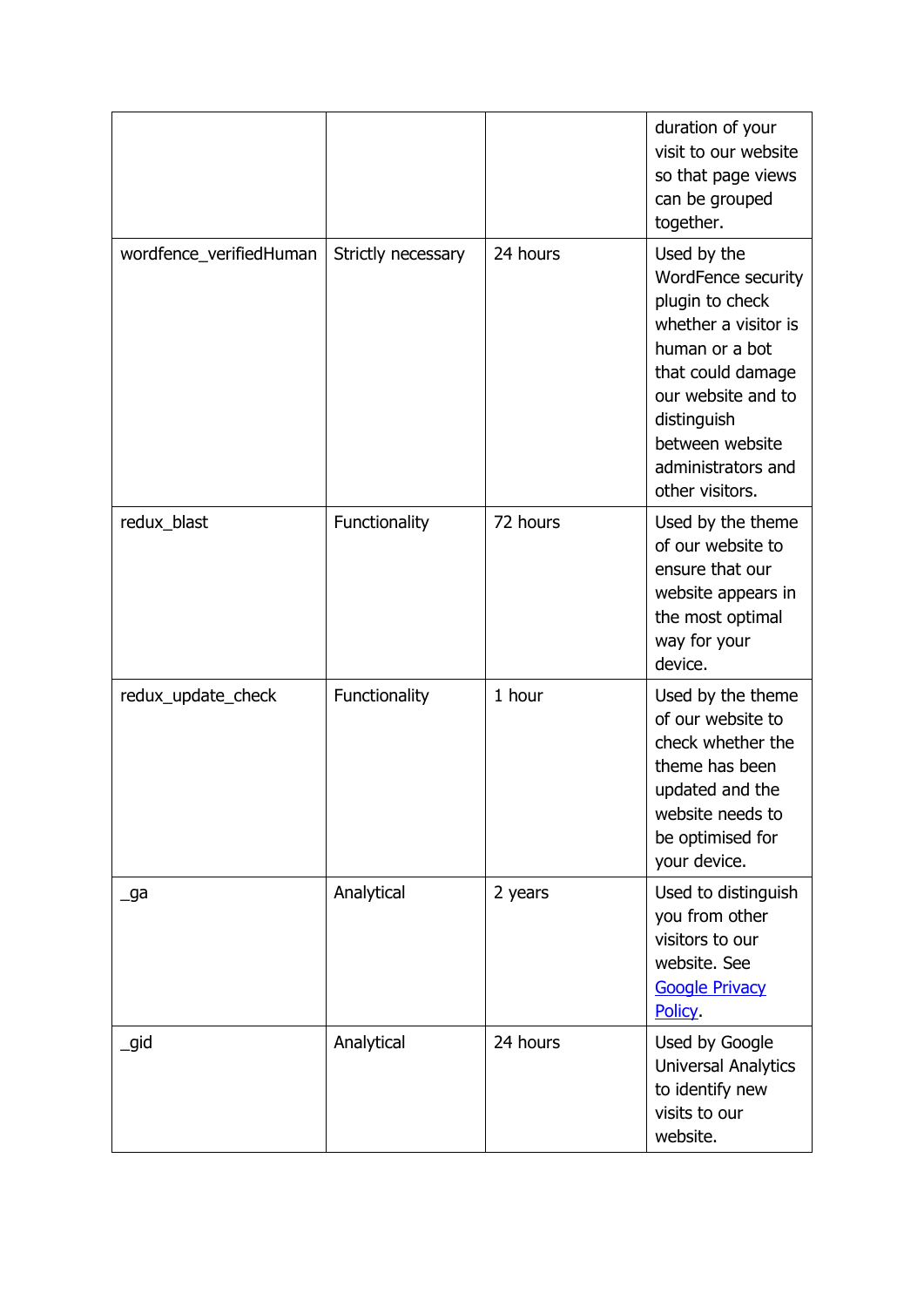| _gat            | Analytical         | 1 minute | Used by Google<br>Universal Analytics<br>to throttle the<br>request rate.                                              |
|-----------------|--------------------|----------|------------------------------------------------------------------------------------------------------------------------|
| _gac            | Analytical         | 90 days  | Used by Google<br>AdWords to track<br>conversions to our<br>website from<br>online<br>advertisements.                  |
| <b>NID</b>      | Functionality      | 6 months | Used by Google to<br>remember<br>language and<br>search preferences.                                                   |
| csrftoken       | Strictly necessary | $1$ year | Used by the<br>registration area of<br>our website to<br>prevent cross-site<br>request forgery<br>(CSRF) attacks.      |
| sessionid       | Strictly necessary | 2 weeks  | Used by the<br>registration area of<br>our website to<br>create a unique<br>user session.                              |
| django_language | Functionality      | $1$ year | Used by the<br>registration area of<br>our website to<br>remember your<br>language<br>preferences.                     |
| vuid            | Analytics          | 2 years  | Used by the Vimeo<br>video platform to<br>track views of<br>individual videos.<br>See Vimeo Privacy<br><b>Policy</b>   |
| put#, rpb, rpx  | Targeting          | 29 days  | Used by the<br>Rubicon Project<br>online advertising<br>platform to deliver<br>advertising that is<br>relevant to you. |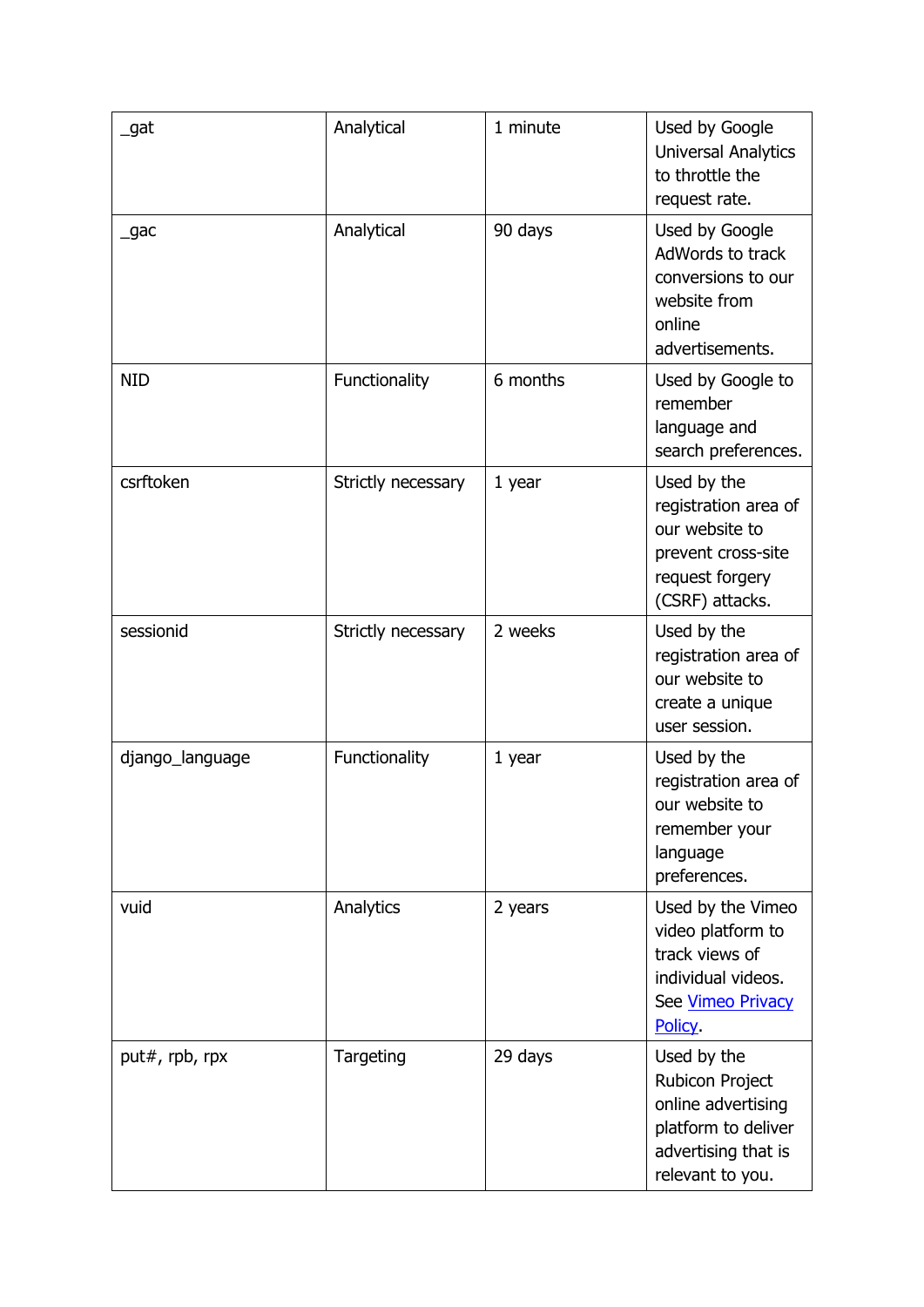|                     |                    |                | According to<br>Rubicon Project,<br>this does not<br>collect personal<br>data, however you<br>can opt-out of this<br>tracking. See<br><b>Rubicon Project</b><br><b>Privacy Policy</b>                                                                                                       |
|---------------------|--------------------|----------------|---------------------------------------------------------------------------------------------------------------------------------------------------------------------------------------------------------------------------------------------------------------------------------------------|
| test_cookie         | Strictly necessary | End of session | Used by Google by<br>Doubleclick to<br>check whether<br>your browser<br>supports the use of<br>cookies.                                                                                                                                                                                     |
| heateorSsBrowserMsg | Functionality      | Persistent     | This is a local<br>shared object<br>(LSO) which is<br>used by the<br>Heateor plugin to<br>display social<br>media feeds on our<br>website and enable<br>social sharing.                                                                                                                     |
| <b>Typekit</b>      | Functionality      | Persistent     | This is an<br>embedded script<br>which is used by<br>Adobe Typekit to<br>track which<br>websites are using<br>licensed Typekit<br>fonts, diagnose<br>delivery and<br>download issues<br>and pay font<br>foundries. See<br><b>Adobe Privacy</b><br>Policy and Adobe<br><b>Typekit Policy</b> |

## **Lead Forensics**

Our website runs a script which is used by the LeadForensics marketing tool to identify the businesses that our website visitors work for by matching the IP address of the device used